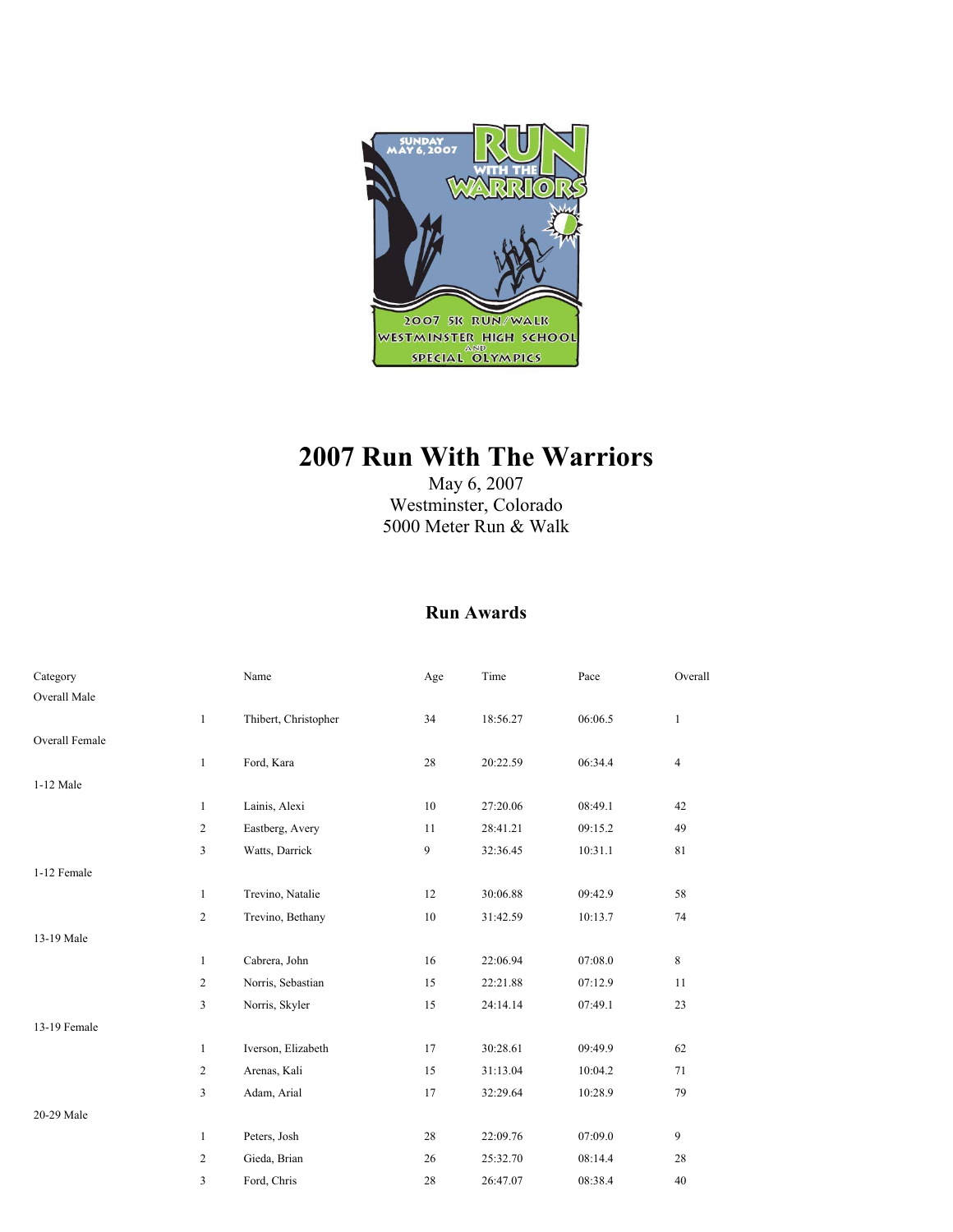| 20-29 Female   |                |                      |    |          |         |                |
|----------------|----------------|----------------------|----|----------|---------|----------------|
|                | $\mathbf{1}$   | Ford, Kara           | 28 | 20:22.59 | 06:34.4 | $\overline{4}$ |
|                | $\overline{c}$ | Watkins, Loring      | 24 | 22:15.07 | 07:10.7 | 10             |
|                | 3              | Garcia, Christine    | 26 | 22:30.02 | 07:15.5 | 12             |
| 30-39 Male     |                |                      |    |          |         |                |
|                | $\mathbf{1}$   | Thibert, Christopher | 34 | 18:56.27 | 06:06.5 | $\mathbf{1}$   |
|                | $\overline{c}$ | Merschel, Steven     | 30 | 19:20.78 | 06:14.4 | $\overline{2}$ |
|                | 3              | Brabandt, Stephen    | 31 | 21:05.18 | 06:48.1 | 6              |
| 30-39 Female   |                |                      |    |          |         |                |
|                | $\mathbf{1}$   | Allen, Mary Beth     | 33 | 23:58.68 | 07:44.1 | 21             |
|                | $\overline{c}$ | Merschel, Jennifer   | 30 | 24:09.33 | 07:47.5 | 22             |
|                | 3              | Peters, Kristie      | 31 | 25:36.44 | 08:15.6 | 31             |
| 40-49 Male     |                |                      |    |          |         |                |
|                | $\mathbf{1}$   | Ramirez, Terrance    | 42 | 19:41.07 | 06:21.0 | $\overline{3}$ |
|                | $\overline{2}$ | Trevino, Samuel      | 47 | 20:43.67 | 06:41.2 | 5              |
|                | 3              | Denning, Thomas      | 45 | 22:43.49 | 07:19.8 | 14             |
| 40-49 Female   |                |                      |    |          |         |                |
|                | $\mathbf{1}$   | Mitchem, Randi       | 42 | 22:33.25 | 07:16.5 | 13             |
|                | $\overline{c}$ | Case, Deanna         | 46 | 22:49.30 | 07:21.7 | 16             |
|                | 3              | Knaack, Carol        | 46 | 26:37.33 | 08:35.3 | 39             |
| 50-59 Male     |                |                      |    |          |         |                |
|                | $\mathbf{1}$   | Cooper, Bob          | 58 | 21:11.40 | 06:50.1 | $\tau$         |
|                | $\overline{c}$ | Puhr, Michael        | 55 | 23:58.11 | 07:43.9 | 20             |
|                | 3              | Cabrera, Ron         | 50 | 26:13.60 | 08:27.6 | 34             |
| 50-59 Female   |                |                      |    |          |         |                |
|                | $\mathbf{1}$   | Solheim, Jeannie     | 50 | 24:15.75 | 07:49.6 | 24             |
|                | $\overline{c}$ | Rinaldi, Marge       | 58 | 30:25.50 | 09:48.9 | 61             |
|                | 3              | Peters, Carol        | 59 | 48:48.48 | 15:44.7 | 135            |
| 60-69 Male     |                |                      |    |          |         |                |
|                | $\mathbf{1}$   | Howe, Stephen        | 62 | 31:41.35 | 10:13.3 | 73             |
|                | $\overline{c}$ | Ramos, Norberto      | 62 | 38:23.04 | 12:22.9 | 99             |
|                | 3              | Lawrence, Tom        | 65 | 40:19.01 | 13:00.3 | 109            |
| 70 & Over Male |                |                      |    |          |         |                |
|                | $\mathbf{1}$   | Cisneros, John       | 70 | 48:12.16 | 15:33.0 | 131            |

#### **Overall Run Results**

| Place          | Name                 | Sex | Age | Time     | Pace    |
|----------------|----------------------|-----|-----|----------|---------|
| 1              | Thibert, Christopher | M   | 34  | 18:56.27 | 06:06.5 |
| $\overline{2}$ | Merschel, Steven     | M   | 30  | 19:20.78 | 06:14.4 |
| 3              | Ramirez, Terrance    | M   | 42  | 19:41.07 | 06:21.0 |
| 4              | Ford, Kara           | F   | 28  | 20:22.59 | 06:34.4 |
| 5              | Trevino, Samuel      | M   | 47  | 20:43.67 | 06:41.2 |
| 6              | Brabandt, Stephen    | M   | 31  | 21:05.18 | 06:48.1 |
| 7              | Cooper, Bob          | М   | 58  | 21:11.40 | 06:50.1 |
| 8              | Cabrera, John        | М   | 16  | 22:06.94 | 07:08.0 |
| 9              | Peters, Josh         | M   | 28  | 22:09.76 | 07:09.0 |
| 10             | Watkins, Loring      | F   | 24  | 22:15.07 | 07:10.7 |
| 11             | Norris, Sebastian    | M   | 15  | 22:21.88 | 07:12.9 |
| 12             | Garcia, Christine    | F   | 26  | 22:30.02 | 07:15.5 |
| 13             | Mitchem, Randi       | F   | 42  | 22:33.25 | 07:16.5 |
| 14             | Denning, Thomas      | M   | 45  | 22:43.49 | 07:19.8 |
| 15             | Dahm, Bruce          | M   | 38  | 22:47.20 | 07:21.0 |
| 16             | Case, Deanna         | F   | 46  | 22:49.30 | 07:21.7 |
| 17             | Moore, Andy          | M   | 41  | 23:35.81 | 07:36.7 |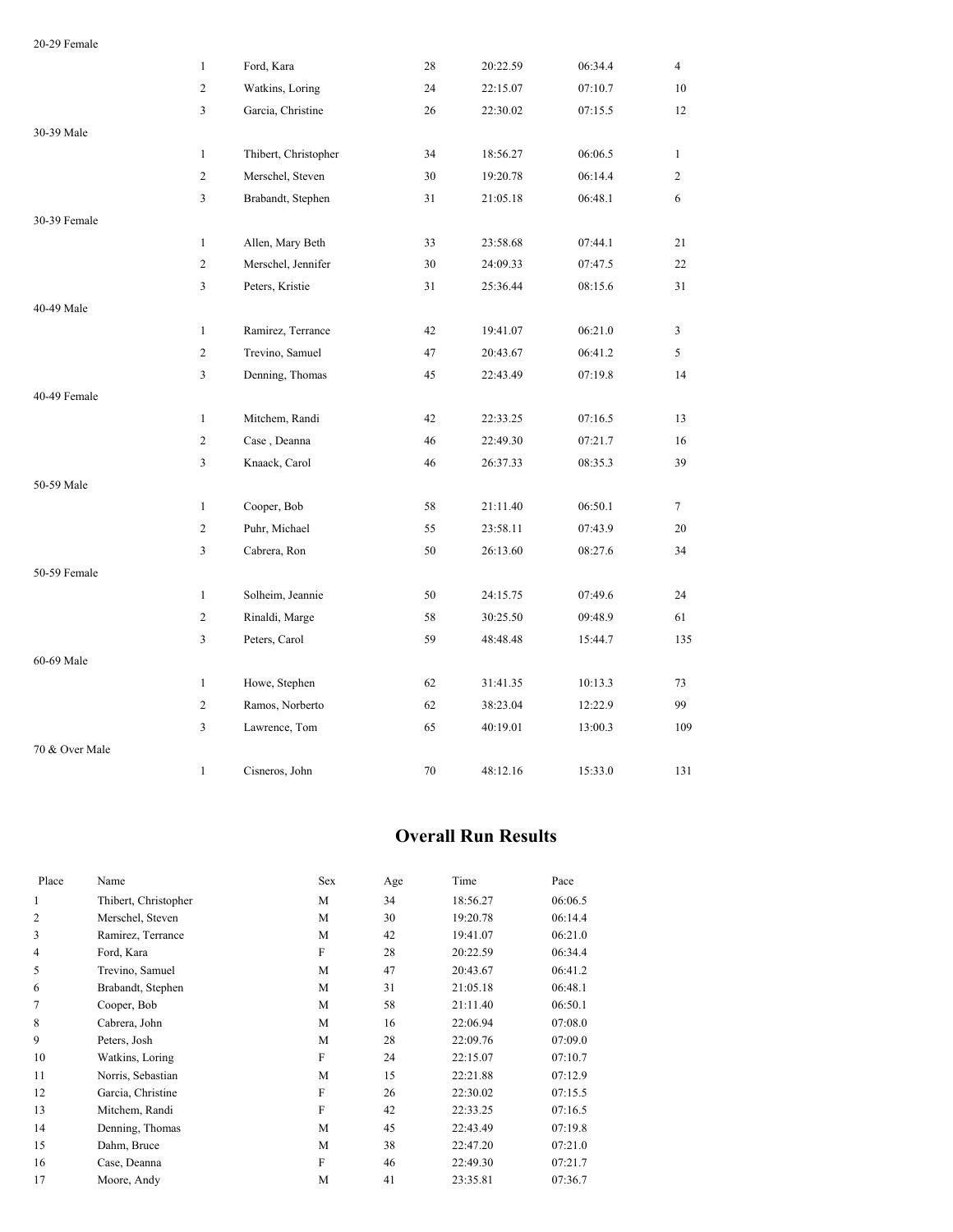| 18     | George, Randy      | М                         | 45 | 23:39.48 | 07:37.9 |
|--------|--------------------|---------------------------|----|----------|---------|
| 19     | Greer, Shane       | М                         | 39 | 23:46.16 | 07:40.1 |
| 20     | Puhr, Michael      | М                         | 55 | 23:58.11 | 07:43.9 |
| 21     | Allen, Mary Beth   | ${\rm F}$                 | 33 | 23:58.68 | 07:44.1 |
| 22     | Merschel, Jennifer | F                         | 30 | 24:09.33 | 07:47.5 |
| 23     | Norris, Skyler     | М                         | 15 | 24:14.14 | 07:49.1 |
| 24     | Solheim, Jeannie   | ${\rm F}$                 | 50 | 24:15.75 | 07:49.6 |
| 25     | Perez, Evaristo    | М                         | 41 | 24:22.03 | 07:51.6 |
| 26     | Arenas, Ed         | M                         | 41 | 24:59.26 | 08:03.6 |
| 27     | Chesbro, Mitch     | $\mathbf M$               | 48 | 25:09.36 | 08:06.9 |
| 28     | Gieda, Brian       | М                         | 26 | 25:32.70 | 08:14.4 |
| 29     | Ford, Katie        | ${\rm F}$                 | 29 | 25:33.65 | 08:14.7 |
| 30     | Gentrup, Damon     | М                         | 16 | 25:34.69 | 08:15.1 |
| 31     | Peters, Kristie    | ${\rm F}$                 | 31 | 25:36.44 | 08:15.6 |
| 32     | Campbell, Kelly    | F                         | 30 | 25:41.99 | 08:17.4 |
| 33     | Pigg, Mark         | M                         | 41 | 26:06.93 | 08:25.5 |
| 34     | Cabrera, Ron       | $\mathbf M$               | 50 | 26:13.60 | 08:27.6 |
| 35     | Ruspakka, Shelly   | ${\rm F}$                 | 24 | 26:15.02 | 08:28.1 |
| 36     | Bowes, Suzanne     | ${\rm F}$                 | 39 | 26:27.88 | 08:32.2 |
| 37     | Rohr, Dean         | М                         | 42 | 26:31.32 | 08:33.3 |
| 38     | Rzepecki, Brian    | M                         | 42 | 26:35.63 | 08:34.7 |
| 39     | Knaack, Carol      | ${\rm F}$                 | 46 | 26:37.33 | 08:35.3 |
| 40     | Ford, Chris        | М                         | 28 | 26:47.07 | 08:38.4 |
| 41     | Bohnenkamp, Paul   | $\mathbf M$               | 41 | 27:09.16 | 08:45.5 |
| 42     | Lainis, Alexi      | М                         | 10 | 27:20.06 | 08:49.1 |
| 43     | Haug, Carolyn      | ${\rm F}$                 | 42 | 27:22.56 | 08:49.9 |
| 44     | Lainis, Andrew     | М                         | 48 | 27:23.99 | 08:50.3 |
| 45     | Dahm, Holly        | F                         | 37 | 27:29.75 | 08:52.2 |
| 46     | Sais, Rachel       | F                         | 25 | 28:05.60 | 09:03.7 |
| 47     | Duplin, Ashley     | ${\rm F}$                 | 21 | 28:14.06 | 09:06.5 |
| 48     | Wilcox, Judy       | $\boldsymbol{\mathrm{F}}$ | 43 | 28:19.61 | 09:08.3 |
| 49     | Eastberg, Avery    | М                         | 11 | 28:41.21 | 09:15.2 |
| 50     | Allen, Todd        | $\mathbf M$               | 44 | 28:49.13 | 09:17.8 |
| 51     | Fears, Mark        | М                         | 51 | 28:49.93 | 09:18.0 |
| 52     | Kenner, Katie      | ${\rm F}$                 | 33 | 29:10.42 | 09:24.7 |
| 53     | Walker, Mark       | М                         | 57 | 29:27.19 | 09:30.1 |
| 54     | Padilla, Joshua    | M                         | 16 | 29:45.14 | 09:35.9 |
| 55     | Weidner, Kayleb    | M                         | 14 | 29:53.00 | 09:38.4 |
| 56     | Arenas, Dave       | М                         | 50 | 29:53.94 | 09:38.7 |
| 57     | Schmidt, Matt      | М                         | 32 | 30:03.47 | 09:41.8 |
| 58     | Trevino, Natalie   | F                         | 12 | 30:06.88 | 09:42.9 |
| 59     | Black, Judy        | ${\rm F}$                 | 44 | 30:13.43 | 09:45.0 |
| 60     | Stoakes, Lara      | $\boldsymbol{\mathrm{F}}$ | 37 | 30:18.46 | 09:46.6 |
| 61     | Rinaldi, Marge     | $\boldsymbol{\mathrm{F}}$ | 58 | 30:25.50 | 09:48.9 |
| 62     | Iverson, Elizabeth | F                         | 17 | 30:28.61 | 09:49.9 |
| 63     | Cisneros, Zach     | М                         | 18 | 30:29.43 | 09:50.1 |
| 64     | Eastberg, Bret     | М                         | 43 | 30:36.56 | 09:52.4 |
| 65     | Kietzmann, Robin   | $\boldsymbol{\mathrm{F}}$ | 37 | 30:44.00 | 09:54.8 |
| 66     | Stephens, Greg     | M                         | 15 | 30:45.08 | 09:55.2 |
| 67     | Sisson, Stacy      | $\boldsymbol{\mathrm{F}}$ | 28 | 30:52.50 | 09:57.6 |
| 68     | Gaskins, Andrew    | М                         | 36 | 30:53.42 | 09:57.9 |
| 69     | Sanchez, Rueben    | M                         | 35 | 31:11.55 | 10:03.7 |
| $70\,$ | Moynan, Kelly      | $\boldsymbol{\mathrm{F}}$ | 26 | 31:12.39 | 10:04.0 |
| 71     | Arenas, Kali       | F                         | 15 | 31:13.04 | 10:04.2 |
| 72     | Burris, Adam       | M                         | 26 | 31:22.36 | 10:07.2 |
| 73     | Howe, Stephen      | M                         | 62 | 31:41.35 | 10:13.3 |
| 74     | Trevino, Bethany   | $\boldsymbol{\mathrm{F}}$ | 10 | 31:42.59 | 10:13.7 |
| 75     | Hale, Patricia     | F                         | 45 | 31:43.51 | 10:14.0 |
| 76     | Adam, Richard      | М                         | 37 | 32:15.36 | 10:24.3 |
| 77     | Garramone, Marcy   | F                         | 33 | 32:18.64 | 10:25.4 |
| 78     | Delauro, April     | F                         | 34 | 32:22.07 | 10:26.5 |
| 79     | Adam, Arial        | $\boldsymbol{\mathrm{F}}$ | 17 | 32:29.64 | 10:28.9 |
| $80\,$ | Stephens, Tiffany  | $\rm F$                   | 29 | 32:34.30 | 10:30.4 |
| 81     | Watts, Darrick     | M                         | 9  | 32:36.45 | 10:31.1 |
| 82     | Watts, Leah        | $\boldsymbol{\mathrm{F}}$ | 41 | 32:37.23 | 10:31.4 |
| 83     | Forte, Danielle    | ${\rm F}$                 | 32 | 32:56.35 | 10:37.5 |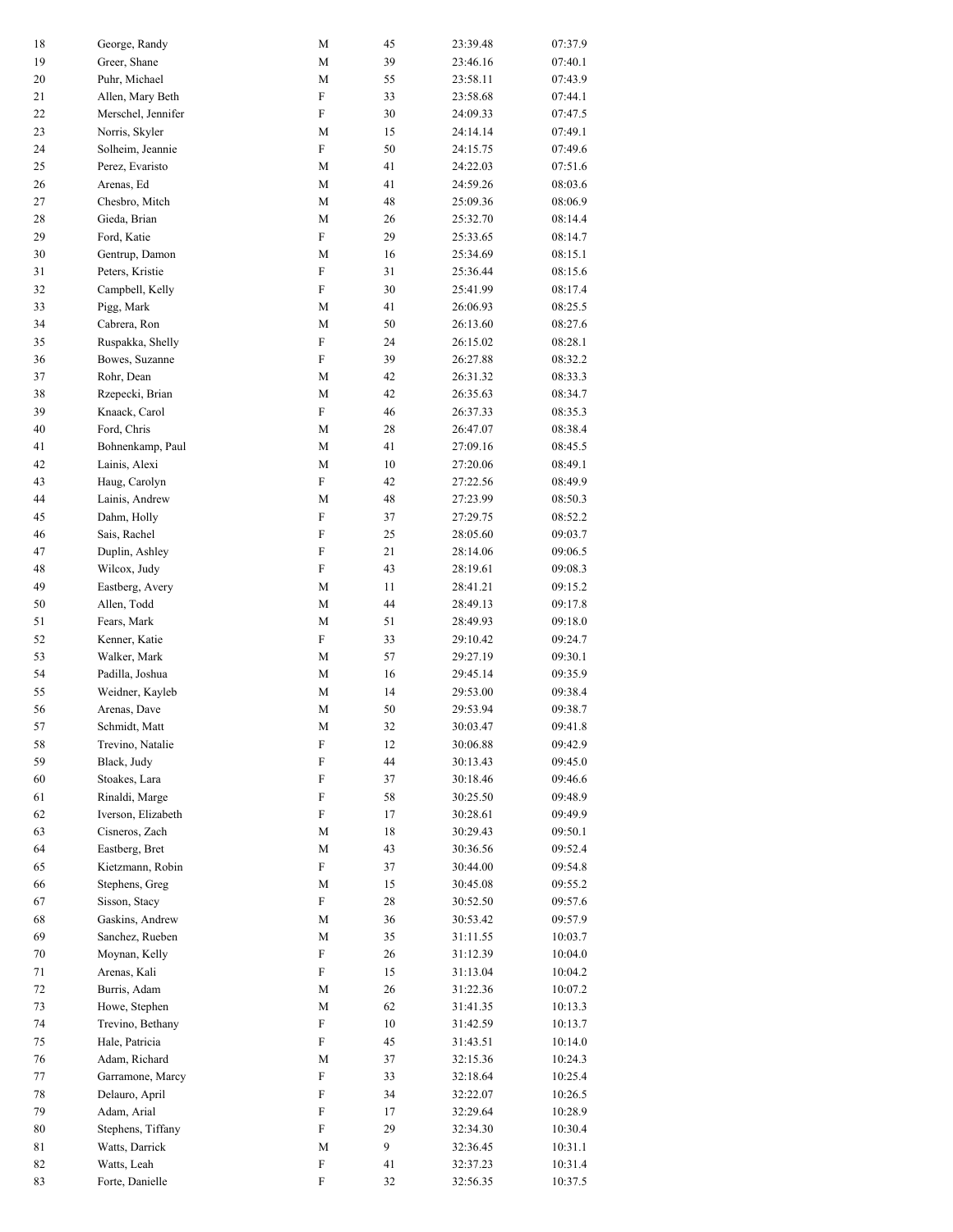| 84       | Brooks, Melissa    | ${\rm F}$   | 35     | 32:57.30 | 10:37.8 |
|----------|--------------------|-------------|--------|----------|---------|
| 85       | Lawrence, Melanie  | F           | 38     | 33:04.81 | 10:40.3 |
| 86       | Ballard, David     | M           | 54     | 33:22.48 | 10:46.0 |
| $\bf 87$ | Padilla, Jacob     | М           | 16     | 33:38.42 | 10:51.1 |
| $\bf 88$ | Schmauus, John     | $\mathbf M$ | 54     | 34:24.51 | 11:06.0 |
| 89       | Schafer, George    | M           | 58     | 34:39.62 | 11:10.8 |
| 90       | Glierrero, Mark    | M           | 43     | 35:07.83 | 11:19.9 |
| 91       | Fagerness, Susan   | ${\rm F}$   | 35     | 35:31.47 | 11:27.6 |
| 92       | Woodard, Travis    | $\mathbf M$ | 14     | 36:10.69 | 11:40.2 |
| 93       | Dennison, Patricia | $\rm F$     | 34     | 36:46.00 | 11:51.6 |
| 94       | Martinez, Bobby    | М           | 17     | 37:06.41 | 11:58.2 |
| 95       | Schmaus, Laurie    | ${\rm F}$   | 48     | 37:37.26 | 12:08.1 |
| 96       | Reese, Travis      | $\mathbf M$ | 15     | 37:59.29 | 12:15.3 |
| 97       | Ramos, Norberto    | M           | 62     | 38:23.04 | 12:22.9 |
| 98       | Lusby, Robert      | $\mathbf M$ | 50     | 38:31.35 | 12:25.6 |
| 99       | Stoakes, Glenn     | $\mathbf M$ | 38     | 38:32.77 | 12:26.1 |
| 100      | Huske, Ashley      | ${\rm F}$   | 15     | 38:34.00 | 12:26.5 |
| 101      | Iverson, Jacob     | М           | 16     | 39:04.50 | 12:36.3 |
| 102      | Williams, Rob      | M           | 40     | 39:11.22 | 12:38.5 |
| 103      | Bridwell, Paula    | F           | 48     | 39:40.56 | 12:47.9 |
| 104      | Mason, Daniel      | М           | 14     | 39:44.87 | 12:49.3 |
| 105      | McGrath, Dennis    | M           | 56     | 40:00.09 | 12:54.2 |
| 106      | Lawrence, Tom      | М           | 65     | 40:19.01 | 13:00.3 |
| 107      | Phelps, Tyler      | $\mathbf M$ | 6      | 41:05.01 | 13:15.2 |
| 108      | Phelps, Rick       | $\mathbf M$ | 40     | 41:05.76 | 13:15.4 |
| 109      | Goddard, Amy       | $\rm F$     | 36     | 41:06.52 | 13:15.7 |
| 110      | Miller, Kelly      | ${\rm F}$   | 32     | 42:50.73 | 13:49.3 |
| $1\,11$  | Boggess, Beth      | $\rm F$     | 37     | 48:00.75 | 15:29.3 |
| 112      | Cisneros, John     | М           | $70\,$ | 48:12.16 | 15:33.0 |
| 113      | Thao, Maxie        | $\rm F$     | 17     | 48:46.12 | 15:43.9 |
| 114      | Hall, Amy          | F           | 17     | 48:47.73 | 15:44.4 |
| 115      | Peters, Carol      | F           | 59     | 48:48.48 | 15:44.7 |
| 116      | Mescall, Beth      | F           | 43     | 53:30.82 | 17:15.7 |
| 117      | Muckerman, Geoff   | M           | 13     | 53:37.74 | 17:18.0 |
| 118      | Wilson, Renee      | $\rm F$     | 44     | 54:04.14 | 17:26.5 |
| 119      | Johnston, Suzie    | ${\rm F}$   | 47     | 54:07.37 | 17:27.5 |
| 120      | Silver, Zach       | M           | 17     | 54:10.54 | 17:28.6 |
| 121      | Heberle, Nicki     | $\rm F$     | 52     | 58:51.15 | 18:59.1 |
| 122      | Lovell, Andre      | $\mathbf M$ | 17     | 59:42.25 | 19:15.6 |

## **Walk Awards**

| Category       |              | Name                 | Age | Time       | Pace    | Overall |
|----------------|--------------|----------------------|-----|------------|---------|---------|
| Overall Male   |              |                      |     |            |         |         |
|                | $\mathbf{1}$ | Davis, Jerry         | 44  | 33:45.86   | 10:53.5 | 88      |
| Overall Female |              |                      |     |            |         |         |
|                | $\mathbf{1}$ | Stallings, Deborah   | 50  | 40:29.23   | 13:03.6 | 110     |
| 1-12 Male      |              |                      |     |            |         |         |
|                | $\mathbf{1}$ | Hyatt, Dylan         | 10  | 53:08.77   | 17:08.6 | 142     |
|                | 2            | Dinkey, Andrew       | 11  | 57:38.11   | 18:35.5 | 176     |
|                | 3            | Dinkey, Rowan        | 8   | 57:46.85   | 18:38.3 | 177     |
| 1-12 Female    |              |                      |     |            |         |         |
|                | $\mathbf{1}$ | Williams, Kacey      | 8   | 46:34.50   | 15:01.5 | 124     |
|                | 2            | Lopez, Anelisa       | 11  | 1:01:56.47 | 19:58.9 | 207     |
|                | 3            | Lopez, Samantha      | 8   | 1:02:40.81 | 20:13.2 | 210     |
| 13-19 Male     |              |                      |     |            |         |         |
|                | $\mathbf{1}$ | Glentz, Jr., Kenneth | 16  | 39:03.94   | 12:36.1 | 103     |
|                | 2            | Wildung, Justin      | 17  | 54:08.39   | 17:27.9 | 156     |
|                | 3            | Slosser, Spencer     | 18  | 54:47.91   | 17:40.6 | 165     |
| 13-19 Female   |              |                      |     |            |         |         |
|                | 1            | Spamer, Jacky        | 14  | 44:32.35   | 14:22.0 | 118     |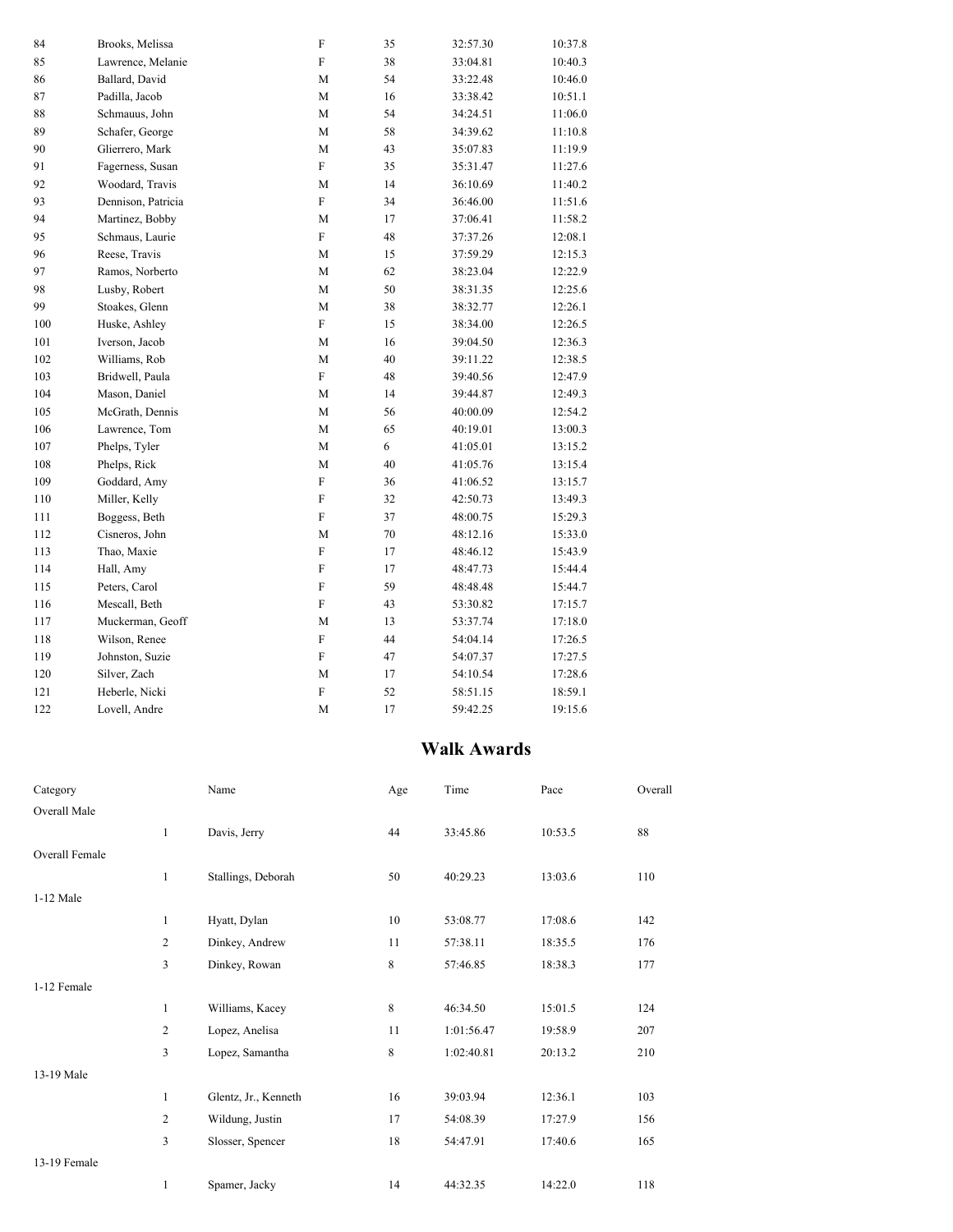|                | $\overline{c}$ | Battles, Melissa   | 15 | 44:33.44 | 14:22.4 | 119 |
|----------------|----------------|--------------------|----|----------|---------|-----|
|                | $\mathfrak{Z}$ | Harvey, Kayla      | 14 | 48:12.94 | 15:33.2 | 132 |
| 20-29 Male     |                |                    |    |          |         |     |
|                | $\mathbf{1}$   | Dinkey, Gene       | 28 | 58:18.30 | 18:48.5 | 183 |
| 20-29 Female   |                |                    |    |          |         |     |
|                | $\mathbf{1}$   | Miura, Noriko      | 29 | 53:24.31 | 17:13.6 | 146 |
|                | $\sqrt{2}$     | Ramsey, Megan      | 20 | 54:11.49 | 17:28.9 | 159 |
|                | 3              | Clapes, Alicia     | 24 | 54:47.26 | 17:40.4 | 164 |
| 30-39 Male     |                |                    |    |          |         |     |
|                | $\mathbf{1}$   | Flail, Gary        | 35 | 47:05.10 | 15:11.3 | 126 |
|                | $\overline{c}$ | Ellis, Mike        | 39 | 53:16.31 | 17:11.1 | 145 |
|                | 3              | Gabbert, Tom       | 31 | 59:45.89 | 19:16.7 | 197 |
| 30-39 Female   |                |                    |    |          |         |     |
|                | $\mathbf{1}$   | Armbrust, Tia      | 35 | 45:37.76 | 14:43.1 | 121 |
|                | $\overline{c}$ | Williams, Jen      | 31 | 47:04.21 | 15:11.0 | 125 |
|                | 3              | Wallner, Melissa   | 33 | 47:30.25 | 15:19.4 | 127 |
| 40-49 Male     |                |                    |    |          |         |     |
|                | $\mathbf{1}$   | Davis, Jerry       | 44 | 33:45.86 | 10:53.5 | 88  |
|                | $\overline{c}$ | Thoutt, Steven     | 45 | 41:42.32 | 13:27.2 | 116 |
|                | 3              | Gentrup, Luke      | 46 | 46:01.50 | 14:50.8 | 123 |
| 40-49 Female   |                |                    |    |          |         |     |
|                | $\mathbf{1}$   | Glentz, Sharon     | 43 | 41:41.61 | 13:27.0 | 115 |
|                | $\overline{c}$ | Arenas, Kammy      | 47 | 45:36.69 | 14:42.8 | 120 |
|                | 3              | Testaverde, Lisa   | 44 | 47:31.09 | 15:19.7 | 128 |
| 50-59 Male     |                |                    |    |          |         |     |
|                | $\mathbf{1}$   | Poulos, Ross       | 58 | 34:08.13 | 11:00.7 | 89  |
|                | $\overline{c}$ | Lusby, Mark        | 53 | 52:02.57 | 16:47.3 | 139 |
|                | 3              | Ramsey, Russ       | 55 | 54:12.08 | 17:29.1 | 160 |
| 50-59 Female   |                |                    |    |          |         |     |
|                | $\mathbf{1}$   | Stallings, Deborah | 50 | 40:29.23 | 13:03.6 | 110 |
|                | $\overline{c}$ | Lafferty, Anna     | 53 | 40:45.40 | 13:08.8 | 111 |
|                | 3              | Ramsey, Jo         | 54 | 54:09.82 | 17:28.3 | 157 |
| 60-69 Female   |                |                    |    |          |         |     |
|                | $\mathbf{1}$   | Jowell, Diane      | 61 | 48:01.90 | 15:29.6 | 130 |
|                | $\overline{c}$ | Vaughan, Shirley   | 65 | 56:11.53 | 18:07.6 | 168 |
| 70 & Over Male |                |                    |    |          |         |     |
|                | $\mathbf{1}$   | Cullins, Richard   | 71 | 58:19.07 | 18:48.7 | 184 |

### **Overall Walk Results**

| Place          | Name                 | Sex | Age | Time     | Pace    |
|----------------|----------------------|-----|-----|----------|---------|
| 1              | Davis, Jerry         | M   | 44  | 33:45.86 | 10:53.5 |
| $\overline{2}$ | Poulos, Ross         | M   | 58  | 34:08.13 | 11:00.7 |
| 3              | Glentz, Jr., Kenneth | M   | 16  | 39:03.94 | 12:36.1 |
| 4              | Stallings, Deborah   | F   | 50  | 40:29.23 | 13:03.6 |
| 5              | Lafferty, Anna       | F   | 53  | 40:45.40 | 13:08.8 |
| 6              | Glentz, Sharon       | F   | 43  | 41:41.61 | 13:27.0 |
| 7              | Thoutt, Steven       | M   | 45  | 41:42.32 | 13:27.2 |
| 8              | Spamer, Jacky        | F   | 14  | 44:32.35 | 14:22.0 |
| 9              | Battles, Melissa     | F   | 15  | 44:33.44 | 14:22.4 |
| 10             | Arenas, Kammy        | F   | 47  | 45:36.69 | 14:42.8 |
| 11             | Armbrust, Tia        | F   | 35  | 45:37.76 | 14:43.1 |
| 12             | Werner, Nancy        | F   | 99  | 45:38.62 | 14:43.4 |
| 13             | Gentrup, Luke        | M   | 46  | 46:01.50 | 14:50.8 |
| 14             | Williams, Kacey      | F   | 8   | 46:34.50 | 15:01.5 |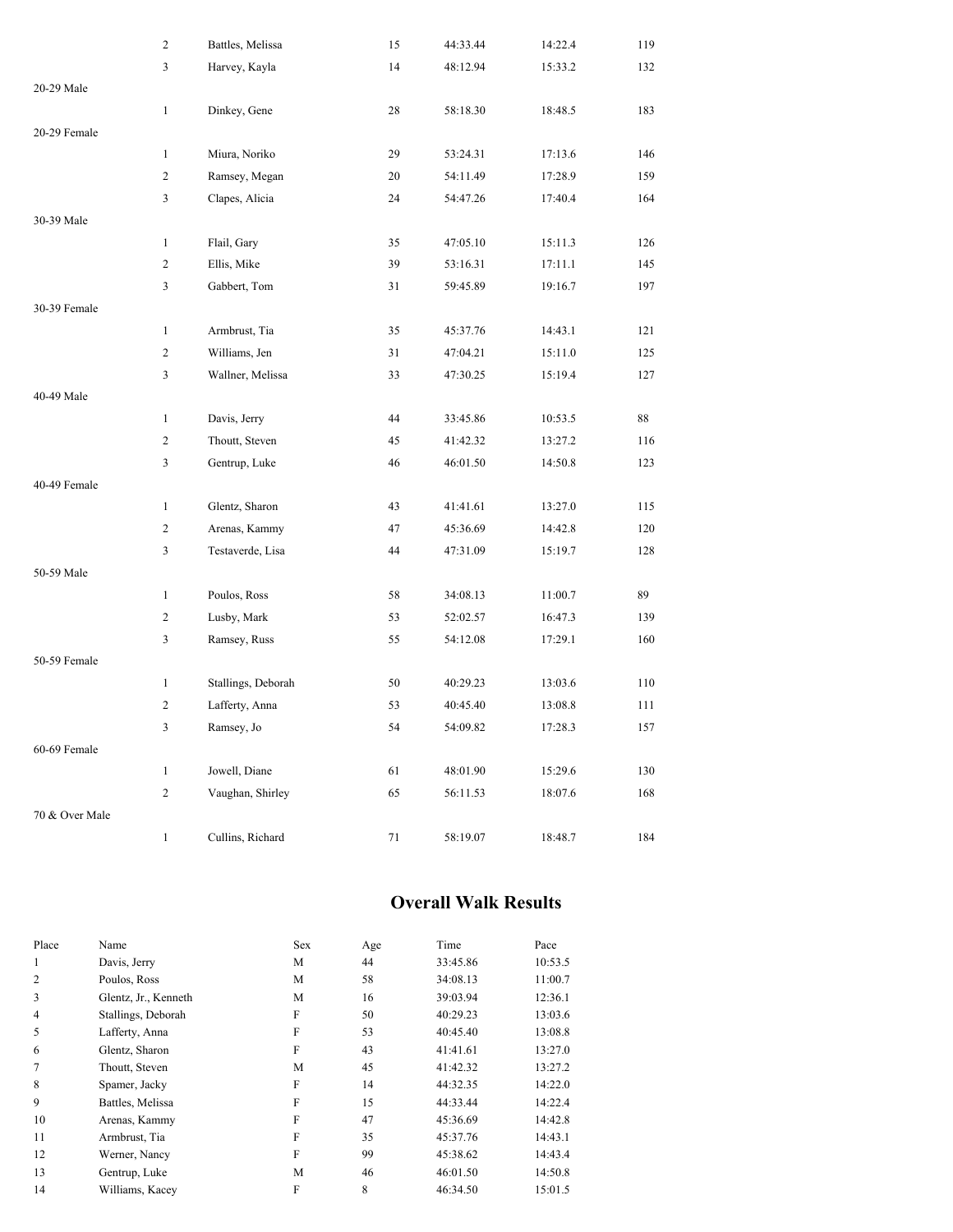| 15       | Williams, Jen                     | ${\rm F}$                                | 31             | 47:04.21             | 15:11.0            |
|----------|-----------------------------------|------------------------------------------|----------------|----------------------|--------------------|
| 16       | Flail, Gary                       | M                                        | 35             | 47:05.10             | 15:11.3            |
| 17       | Wallner, Melissa                  | ${\bf F}$                                | 33             | 47:30.25             | 15:19.4            |
| 18       | Testaverde, Lisa                  | ${\rm F}$                                | 44             | 47:31.09             | 15:19.7            |
| 19       | Jowell, Diane                     | ${\rm F}$                                | 61             | 48:01.90             | 15:29.6            |
| 20       | Harvey, Kayla                     | ${\bf F}$                                | 14             | 48:12.94             | 15:33.2            |
| 21       | Burge, Emily                      | $\rm F$                                  | 14             | 49:42.81             | 16:02.2            |
| 22       | Schellin, Jessica                 | ${\bf F}$                                | 15             | 52:01.01             | 16:46.8            |
| 23       | Austin, Danielle                  | $\mathbf F$                              | 15             | 52:01.70             | 16:47.0            |
| 24       | Lusby, Mark                       | M                                        | 53             | 52:02.57             | 16:47.3            |
| 25       | Reese, Melody                     | $\mathbf F$                              | 40             | 52:14.98             | 16:51.3            |
| 26       | Volkmann, Robyn                   | ${\rm F}$                                | 33             | 52:36.56             | 16:58.2            |
| 27       | Hyatt, Dylan                      | M                                        | 10             | 53:08.77             | 17:08.6            |
| 28       | Schellin, Lori                    | $\boldsymbol{\mathrm{F}}$                | 40             | 53:09.97             | 17:09.0            |
| 29       | Ellis, Beth                       | ${\rm F}$                                | 43             | 53:15.41             | 17:10.8            |
| 30       | Ellis, Mike                       | M                                        | 39             | 53:16.31             | 17:11.1            |
| 31       | Miura, Noriko                     | $\mathbf F$                              | 29             | 53:24.31             | 17:13.6            |
| 32       | Rodgers, Jill                     | ${\bf F}$                                | 30             | 53:29.80             | 17:15.4            |
| 33       | Duplin, Alysha                    | $\rm F$                                  | 13             | 53:38.54             | 17:18.2            |
| 34       | Duplin, Mitzi                     | ${\rm F}$                                | 46             | 53:57.79             | 17:24.4            |
| 35       | Markham, Paul                     | M                                        | 99             | 53:58.94             | 17:24.8            |
| 36       | Wolf, Charlotte                   | ${\rm F}$                                | 48             | 54:02.89             | 17:26.1            |
| 37       | Wildung, Justin                   | M                                        | 17             | 54:08.39             | 17:27.9            |
| 38       | Ramsey, Jo                        | $\boldsymbol{\mathrm{F}}$<br>$\mathbf F$ | 54             | 54:09.82             | 17:28.3            |
| 39       | Ramsey, Megan                     |                                          | 20             | 54:11.49             | 17:28.9            |
| 40       | Ramsey, Russ                      | M<br>$\rm F$                             | 55             | 54:12.08             | 17:29.1            |
| 41       | Mueller, Nicole                   | $\rm F$                                  | 37             | 54:12.70             | 17:29.3            |
| 42       | Pope, Heather                     |                                          | 31<br>54       | 54:24.78             | 17:33.2            |
| 43<br>44 | Poulos, Georgie<br>Clapes, Alicia | ${\rm F}$<br>$\boldsymbol{\mathrm{F}}$   | 24             | 54:25.54<br>54:47.26 | 17:33.4<br>17:40.4 |
| 45       | Slosser, Spencer                  | M                                        | 18             | 54:47.91             | 17:40.6            |
| 46       | Medina, Mike                      | M                                        | 54             | 55:17.40             | 17:50.1            |
| 47       | Thomsen, Sharon                   | $\mathbf F$                              | 49             | 56:03.36             | 18:05.0            |
| 48       | Vaughan, Shirley                  | ${\bf F}$                                | 65             | 56:11.53             | 18:07.6            |
| 49       | Bowles, Courtney                  | $\rm F$                                  | 27             | 56:14.48             | 18:08.5            |
| 50       | Jones, Judy                       | ${\rm F}$                                | 99             | 56:46.26             | 18:18.8            |
| 51       | Crider, Nan                       | ${\rm F}$                                | 51             | 57:04.76             | 18:24.8            |
| 52       | Brunton, Sylvia                   | ${\rm F}$                                | 14             | 57:05.78             | 18:25.1            |
| 53       | Lo, Champa                        | $\rm F$                                  | 17             | 57:17.33             | 18:28.8            |
| 54       | Mena, Roxanne                     | $\rm F$                                  | 16             | 57:19.01             | 18:29.4            |
| 55       | Potestio, Brandi                  | ${\rm F}$                                | 34             | 57:19.98             | 18:29.7            |
| 56       | Dinkey, Andrew                    | M                                        | 11             | 57:38.11             | 18:35.5            |
| 57       | Dinkey, Rowan                     | M                                        | 8              | 57:46.85             | 18:38.3            |
| 58       | Wiseman, Joann                    | ${\rm F}$                                | 56             | 57:53.71             | 18:40.6            |
| 59       | Archuleta, Zach                   | M                                        | 15             | 58:01.34             | 18:43.0            |
| 60       | Johnson, Marilyn                  | $\boldsymbol{\mathrm{F}}$                | 58             | 58:02.78             | 18:43.5            |
| 61       | Rader, Pamela                     | ${\rm F}$                                | 52             | 58:09.70             | 18:45.7            |
| 62       | Dinkey, Laura                     | ${\rm F}$                                | 28             | 58:11.04             | 18:46.1            |
| 63       | Dinkey, Gene                      | M                                        | 28             | 58:18.30             | 18:48.5            |
| 64       | Cullins, Richard                  | M                                        | 71             | 58:19.07             | 18:48.7            |
| 65       | Pickens, Mainle                   | $\mathbf F$                              | 27             | 58:19.75             | 18:49.0            |
| 66       | Hyatt, Keaton                     | M                                        | $\tau$         | 58:20.41             | 18:49.2            |
| 67       | Hyatt, Renae                      | ${\rm F}$                                | 33             | 58:33.97             | 18:53.5            |
| 68       | Lopo-Jones, Mary                  | F                                        | 29             | 58:34.81             | 18:53.8            |
| 69       | Jones, Lane                       | M                                        | 8              | 58:50.70             | 18:58.9            |
| $70\,$   | Keir, Julia                       | ${\rm F}$                                | 58             | 58:52.45             | 18:59.5            |
| 71       | Cross, Joyce                      | ${\rm F}$                                | 99             | 58:53.61             | 18:59.9            |
| 72       | McGillicuddy, Victoria            | ${\rm F}$                                | 40             | 59:07.80             | 19:04.5            |
| 73       | Anaya, Zachary                    | M                                        | 16             | 59:12.10             | 19:05.8            |
| 74       | Beazer, Angie                     | ${\rm F}$                                | 15             | 59:41.28             | 19:15.3            |
| 75       | Gabbert, Tom                      | M                                        | 31             | 59:45.89             | 19:16.7            |
| 76       | Gabbert, Jessica                  | ${\rm F}$                                | 30             | 1:00:44.21           | 19:35.6            |
| 77       | Gabbert, Grant                    | M                                        | $\overline{4}$ | 1:00:46.19           | 19:36.2            |
| 78       | Roe, Marcia                       | $\boldsymbol{\mathrm{F}}$                | 26             | 1:00:46.99           | 19:36.4            |
| 79<br>80 | Roe, Kelly<br>Allegrezza, Sharon  | ${\rm F}$<br>${\rm F}$                   | 34<br>99       | 1:01:39.59           | 19:53.4            |
|          |                                   |                                          |                | 1:01:40.73           | 19:53.8            |